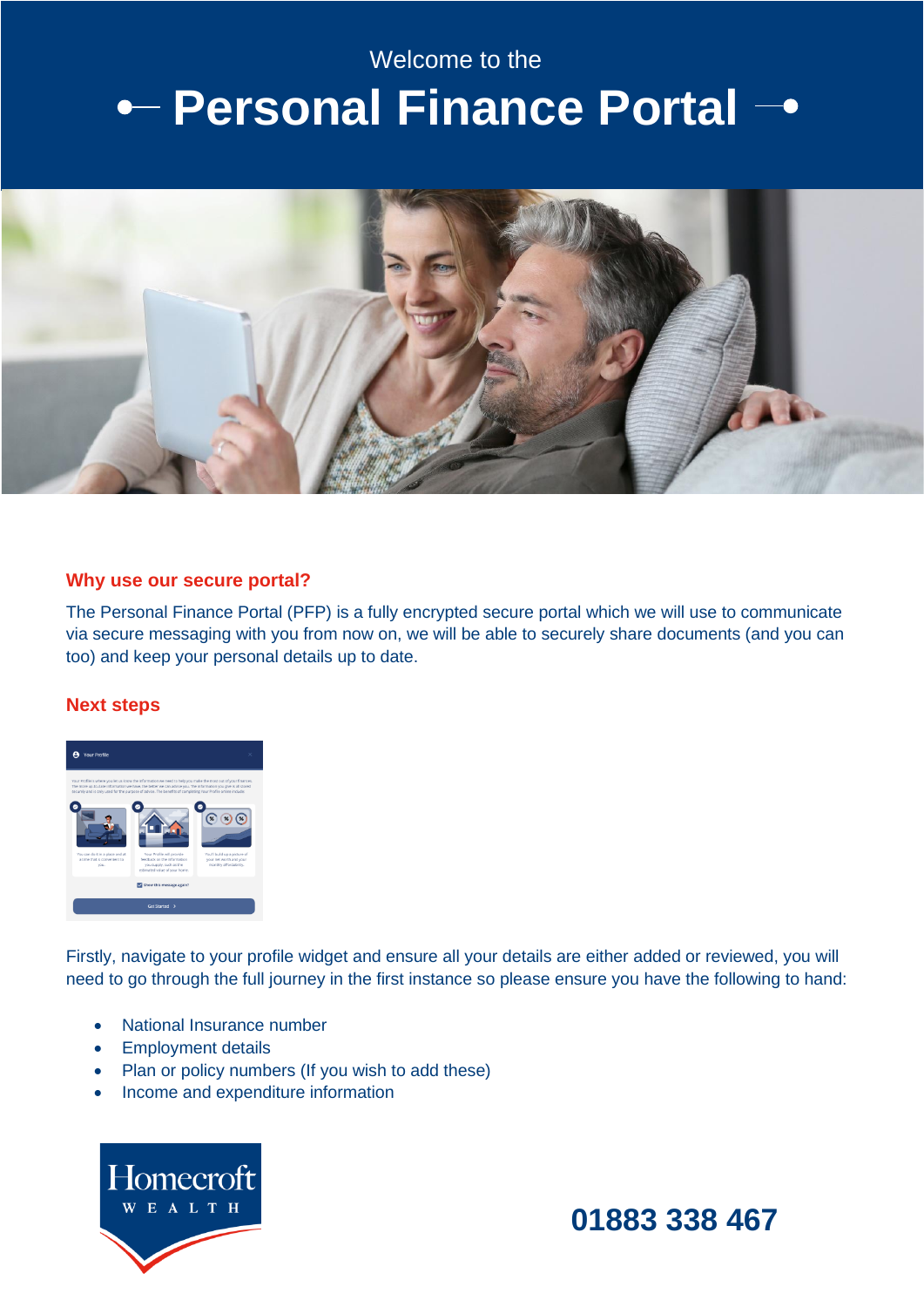Welcome to the

## **Personal Finance Portal**

### **Complete your profile**



The profile section is divided into sub sections, starting with questions about yourself, once these are complete the next section will become available for you to answer and so on. Please pay special attention to the review pages in each section to ensure all questions have been answered as failing to answer just one question could result in the next section not becoming available.

|                   | <b>About You</b> |  |
|-------------------|------------------|--|
| Review and Submit |                  |  |

Once you have been through the journey (please do not worry if you have already given the information as it will populate as you go through and only takes approximately 10 – 15 minutes) you will be able to access any part of the profile as and when you want/need to.